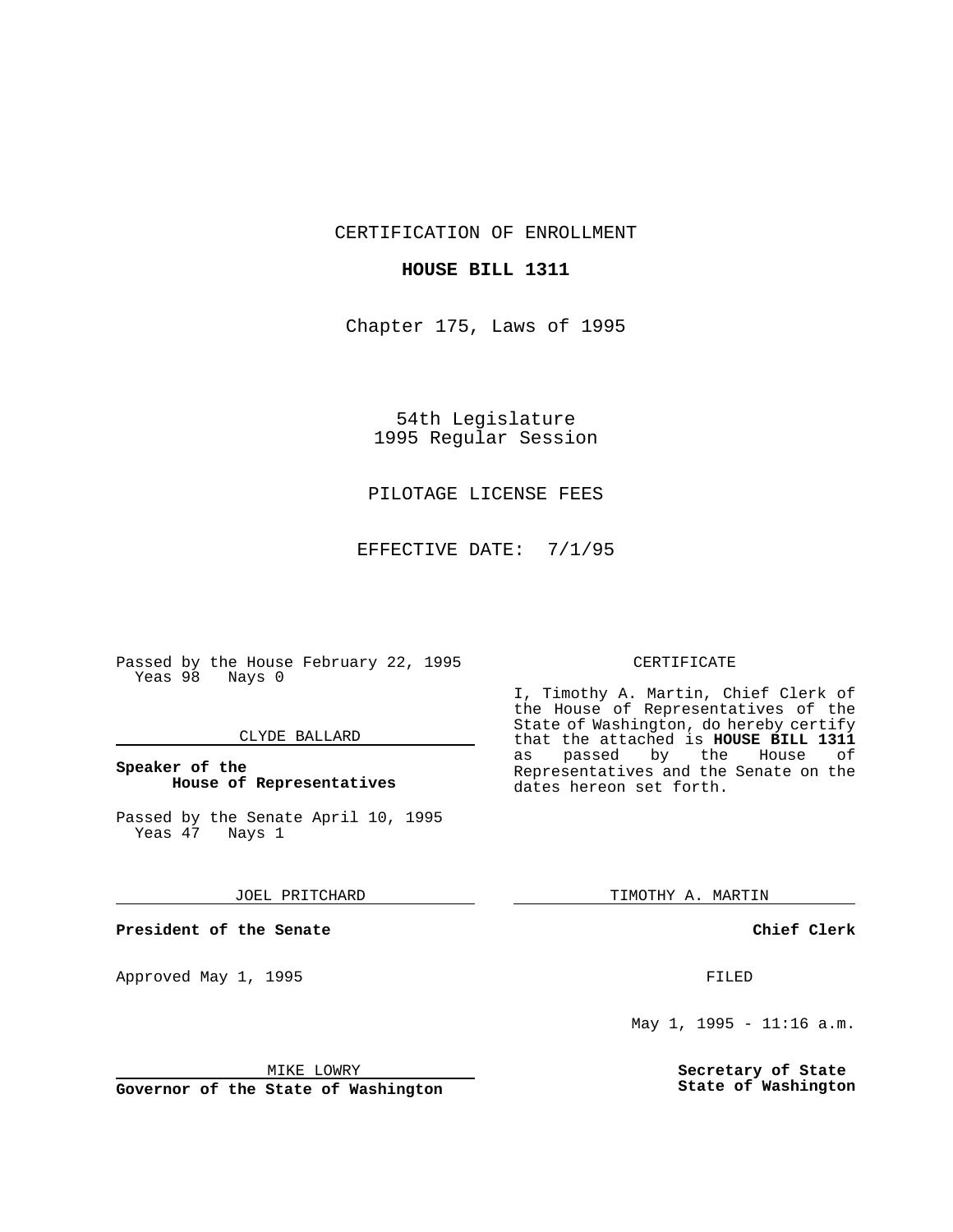# **HOUSE BILL 1311** \_\_\_\_\_\_\_\_\_\_\_\_\_\_\_\_\_\_\_\_\_\_\_\_\_\_\_\_\_\_\_\_\_\_\_\_\_\_\_\_\_\_\_\_\_\_\_

\_\_\_\_\_\_\_\_\_\_\_\_\_\_\_\_\_\_\_\_\_\_\_\_\_\_\_\_\_\_\_\_\_\_\_\_\_\_\_\_\_\_\_\_\_\_\_

Passed Legislature - 1995 Regular Session

#### **State of Washington 54th Legislature 1995 Regular Session**

**By** Representatives K. Schmidt, R. Fisher and Blanton; by request of Board of Pilotage Commissioners

Read first time 01/20/95. Referred to Committee on Transportation.

1 AN ACT Relating to pilotage license fees; amending RCW 88.16.090; providing an effective date; and declaring an emergency.

BE IT ENACTED BY THE LEGISLATURE OF THE STATE OF WASHINGTON:

 **Sec. 1.** RCW 88.16.090 and 1991 c 200 s 1002 are each amended to read as follows:

 (1) A person may pilot any vessel subject to the provisions of this chapter on waters covered by this chapter only if appointed and licensed to pilot such vessels on said waters under and pursuant to the provisions of this chapter.

 (2) A person is eligible to be appointed a pilot if the person is a citizen of the United States, over the age of twenty-five years and under the age of seventy years, a resident of the state of Washington at the time of appointment and only if the pilot applicant holds as a minimum, a United States government license as a master of ocean or near coastal steam or motor vessels of not more than one thousand six hundred gross tons or as a master of inland steam or motor vessels of not more than one thousand six hundred gross tons, such license to have been held by the applicant for a period of at least two years prior to taking the Washington state pilotage examination and a first class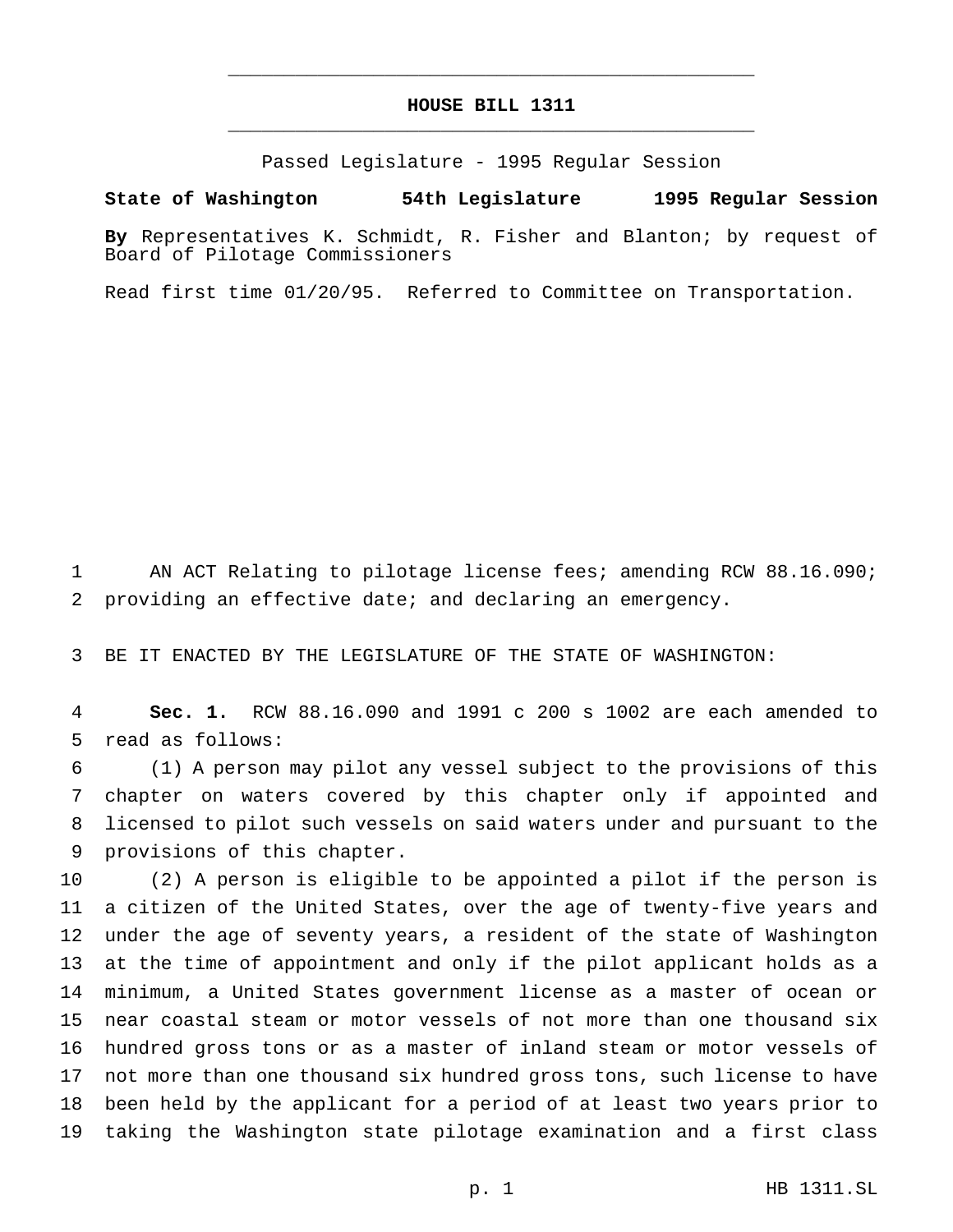United States endorsement without restrictions on that license to pilot in the pilotage districts for which the pilot applicant desires to be licensed, and if the pilot applicant meets such other qualifications as may be required by the board. A person applying for a license under this section shall not have been convicted of an offense involving drugs or the personal consumption of alcohol in the twelve months prior to the date of application. This restriction does not apply to license renewals under this section.

 (3) Pilots shall be licensed hereunder for a term of five years from and after the date of the issuance of their respective state licenses. Such licenses shall thereafter be renewed as of course, unless the board shall withhold same for good cause. Each pilot shall 13 pay to the state treasurer an annual license fee ((established by the 14 board of pilotage commissioners pursuant to chapter 34.05 RCW, but not 15 to exceed one thousand five hundred dollars, to be placed)) as follows: For the period beginning July 1, 1995, through June 30, 1999, the fee 17 shall be two thousand five hundred dollars; and for the period 18 beginning July 1, 1999, the fee shall be three thousand dollars. The 19 fees shall be deposited in the state treasury to the credit of the pilotage account. The board may assess partially active or inactive pilots a reduced fee.

 (4) Pilot applicants shall be required to pass a written and oral examination administered and graded by the board which shall test such applicants on this chapter, the rules of the board, local harbor ordinances, and such other matters as may be required to compliment the United States examinations and qualifications. The board shall hold examinations at such times as will, in the judgment of the board, ensure the maintenance of an efficient and competent pilotage service. An examination shall be scheduled for the Puget Sound pilotage district if there are three or fewer successful candidates from the previous examination who are waiting to become pilots in that district.

 (5) The board shall develop an examination and grading sheet for each pilotage district, for the testing and grading of pilot applicants. The examinations shall be administered to pilot applicants and shall be updated as required to reflect changes in law, rules, policies, or procedures. The board may appoint a special independent examination committee or may contract with a firm knowledgeable and experienced in the development of professional tests for development of said examinations. Active licensed state pilots may be consulted for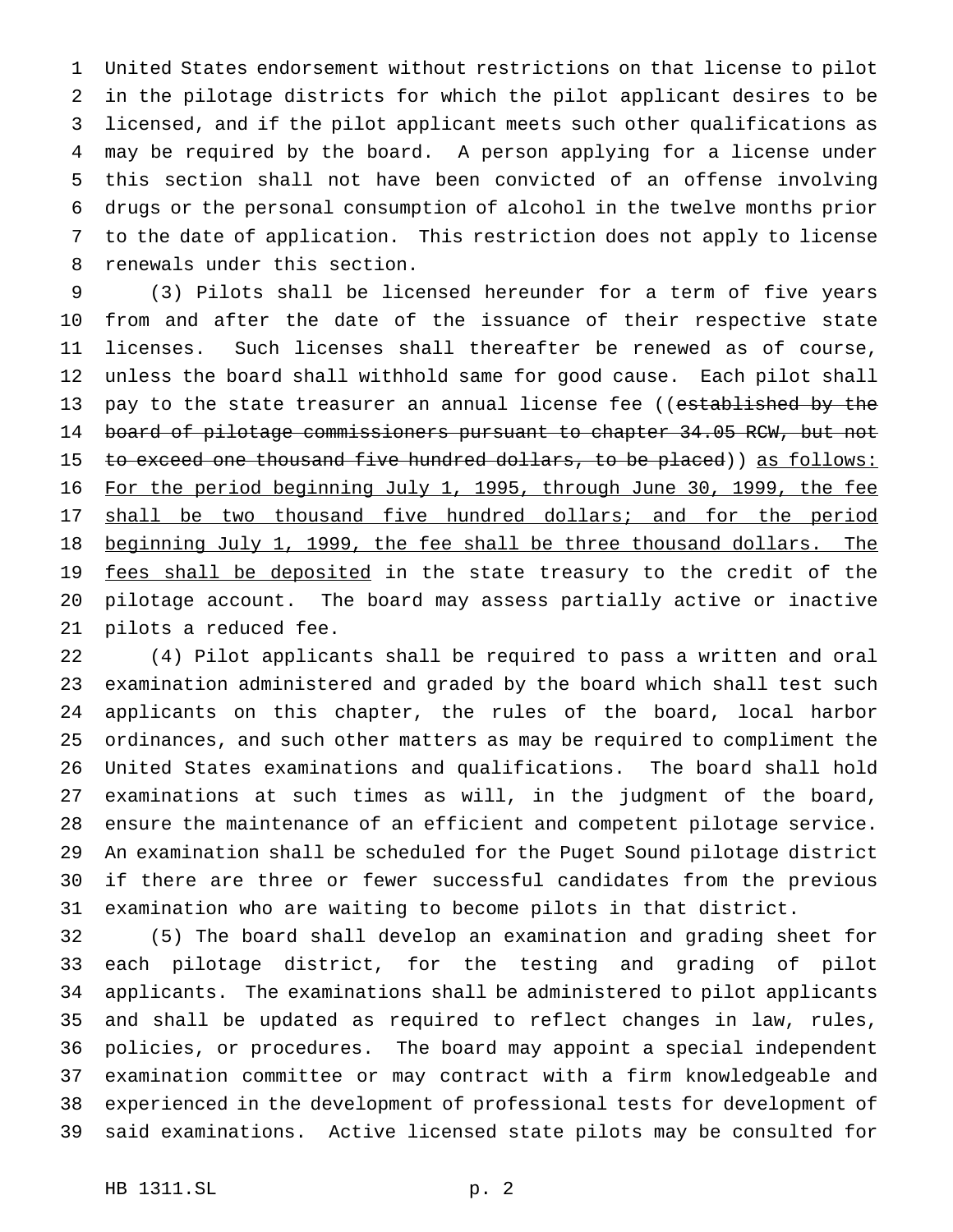the general development of examinations but shall have no knowledge of the specific questions. The pilot members of the board may participate in the grading of examinations. If the board does appoint a special examination development committee it is authorized to pay the members of said committee the same compensation and travel expenses as received by members of the board. When grading examinations the board shall carefully follow the grading sheet prepared for that examination. The board shall develop a "sample examination" which would tend to indicate to an applicant the general types of questions on pilot examinations, but such sample questions shall not appear on any actual examinations. Any person who willfully gives advance knowledge of information contained on a pilot examination is guilty of a gross misdemeanor.

 (6) All pilots and applicants are subject to an annual physical examination by a physician chosen by the board. The physician shall examine the applicant's heart, blood pressure, circulatory system, lungs and respiratory system, eyesight, hearing, and such other items as may be prescribed by the board. After consultation with a physician and the United States coast guard, the board shall establish minimum health standards to ensure that pilots licensed by the state are able to perform their duties. Within ninety days of the date of each annual physical examination, and after review of the physician's report, the board shall make a determination of whether the pilot or candidate is fully able to carry out the duties of a pilot under this chapter. The board may in its discretion check with the appropriate authority for any convictions of offenses involving drugs or the personal consumption of alcohol in the prior twelve months.

 (7) The board shall prescribe, pursuant to chapter 34.05 RCW, a number of familiarization trips, between a minimum number of twenty- five and a maximum of one hundred, which pilot applicants must make in the pilotage district for which they desire to be licensed. Familiarization trips any particular applicant must make are to be based upon the applicant's vessel handling experience.

 (8) The board may require vessel simulator training for a pilot applicant and shall require vessel simulator training for a pilot subject to RCW 88.16.105. The board shall also require vessel simulator training in the first year of active duty for a new pilot and at least once every five years for all active pilots.

 (9) The board shall prescribe, pursuant to chapter 34.05 RCW, such reporting requirements and review procedures as may be necessary to